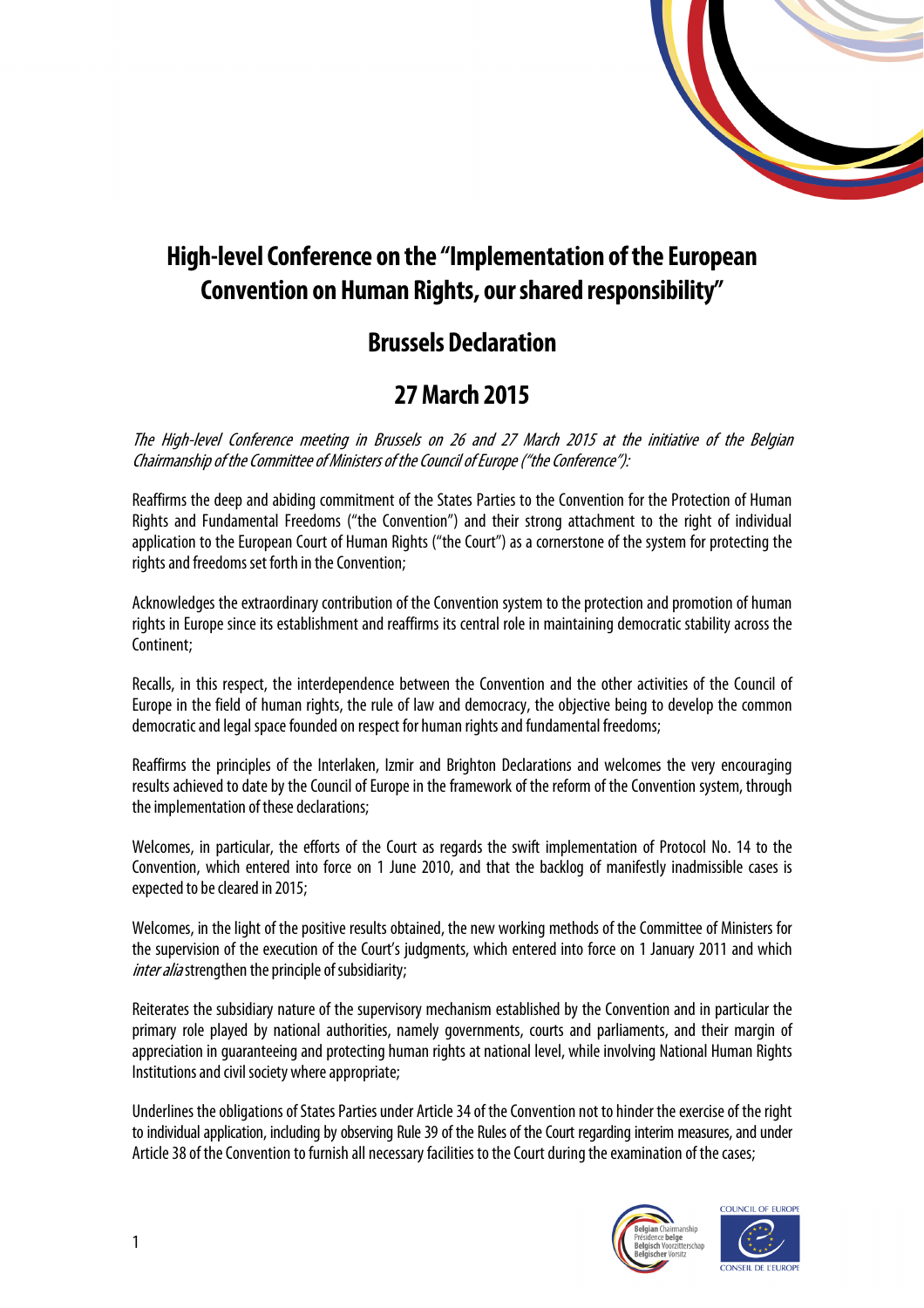

Underlines the importance of Article 46 of the Convention on the binding force of the Court's judgments, which stipulates that the States Parties undertake to abide by the final judgments of the Court in any case to which they are parties;

Stresses the importance of further promoting knowledge of and compliance with the Convention within all the institutions of the States Parties, including the courts and parliaments, pursuant to the principle of subsidiarity; Recalls in this context that the execution of the Court's judgments may require the involvement of the judiciary and parliaments;

Whilst noting the progress achieved by States Parties with regard to the execution of judgments, emphasises the importance of the full, effective and prompt execution of judgments and of a strong political commitment by the States Parties in this respect, thus strengthening the credibility of the Court and the Convention system in general;

Is convinced that further to the improvements already carried out, emphasis must now be placed on the current challenges, in particular the repetitive applications resulting from the non-execution of Court judgments, the time taken by the Court to consider and decide upon potentially well-founded cases, the growing number of judgments under supervision by the Committee of Ministers and the difficulties of States Parties in executing certain judgments due to the scale, nature or cost of the problems raised. To this end, additional measures are necessary in order to:

- i. continue to enable the Court to reduce the backlog of well-founded and repetitive cases and to rule on potentially well-founded new cases, particularly those concerning serious violations of human rights, within a reasonable time;
- ii. ensure the full, effective and prompt execution of the judgments of the Court;
- iii. guarantee full and effective supervision of execution of all judgments by the Committee of Ministers and develop, in co-operation with States Parties, bilateral dialogue and assistance by the Council of Europe in the execution process.

#### The Conference therefore:

(1) Reaffirms the strong attachment of the States Parties to the Convention to the right of individual application;

(2) Reiterates the firm determination of the States Parties to fulfil their primary obligation to ensure that the rights and freedoms set forth in the Convention and its protocols are fully secured at national level, in accordance with the principle of subsidiarity;

(3) Invites each stakeholder to ensure that the necessary means are available to fulfil its role in the implementation of the Convention, in conformity with the Convention providing for shared responsibility between the States Parties, the Court and the Committee of Ministers;

(4) Welcomes the work carried out by the Court in particular regarding the dissemination of its judgments and decisions, through its information notes, its practical guide on admissibility, as well as its case-law guides and thematic factsheets;



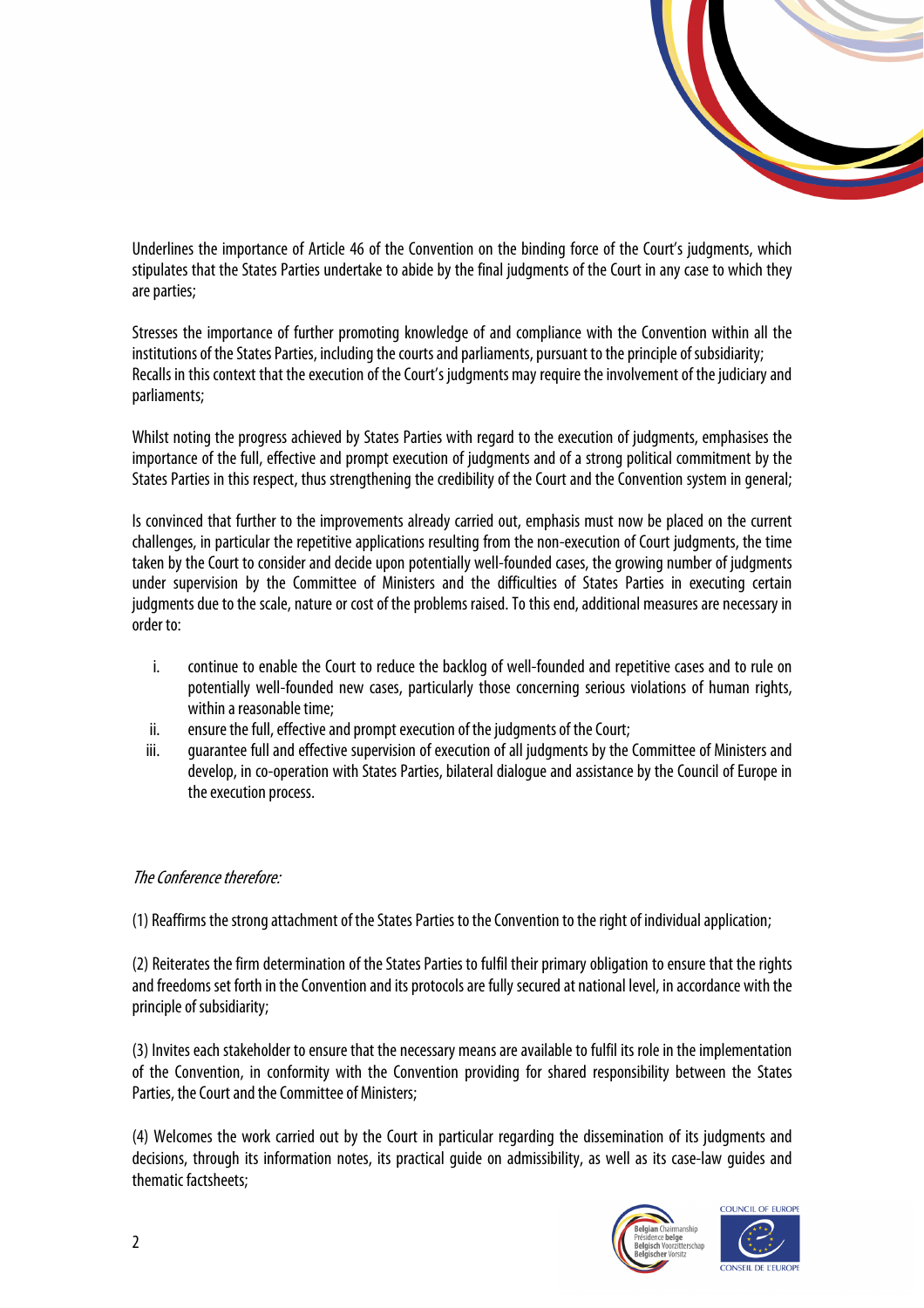

(5) Reaffirms the need to maintain the independence of the judges and to preserve the impartiality, quality and authority of the Court;

(6) Acknowledges the role of the Registry of the Court in maintaining the highest efficiency in the management of applications and in the implementation of the reform process;

(7) Invites the Court to remain vigilant in upholding the States Parties' margin of appreciation;

(8) Stresses the need to find, both at the level of the Court and in the framework of the execution of judgments, effective solutions for dealing with repetitive cases;

(9) Encourages in this regard States Parties to give priority to alternative procedures to litigation such as friendly settlements and unilateral declarations;

(10) Recalling Article 46 of the Convention, stresses that full, effective and prompt execution by the States Parties of final judgments of the Court is essential;

(11) Reiterates the importance of the Committee of Ministers respecting the States Parties' freedom to choose the means of full and effective execution of the Court's judgments;

(12) Calls for enhancing, at the level of both the Committee of Ministers and the States Parties, in accordance with the principle of subsidiarity, the effectiveness of the system of supervision of the execution of the Court's judgments;

(13) Encourages the bodies of the Council of Europe to increase and improve their activities of co-operation and bilateral dialogue with States Parties with regard to the implementation of the Convention, including by facilitating access to information on good practices, and invites States Parties to make full use of the said activities;

(14) Calls on the States Parties to sign and ratify Protocol No. 15 amending the Convention as soon as possible and to consider signing and ratifying Protocol No. 16;

(15) Reaffirms the importance of the accession of the European Union to the Convention and encourages the finalisation of the process at the earliest opportunity;

(16) Takes note of the work currently being carried out by the Steering Committee for Human Rights (CDDH), as a follow-up to the Brighton Declaration, on the reform of the Convention system and its long-term future, the results of which are foreseen in December 2015;

(17) Adopts the present Declaration in order to give political impetus to the current reform process to ensure the long-term effectiveness of the Convention system.



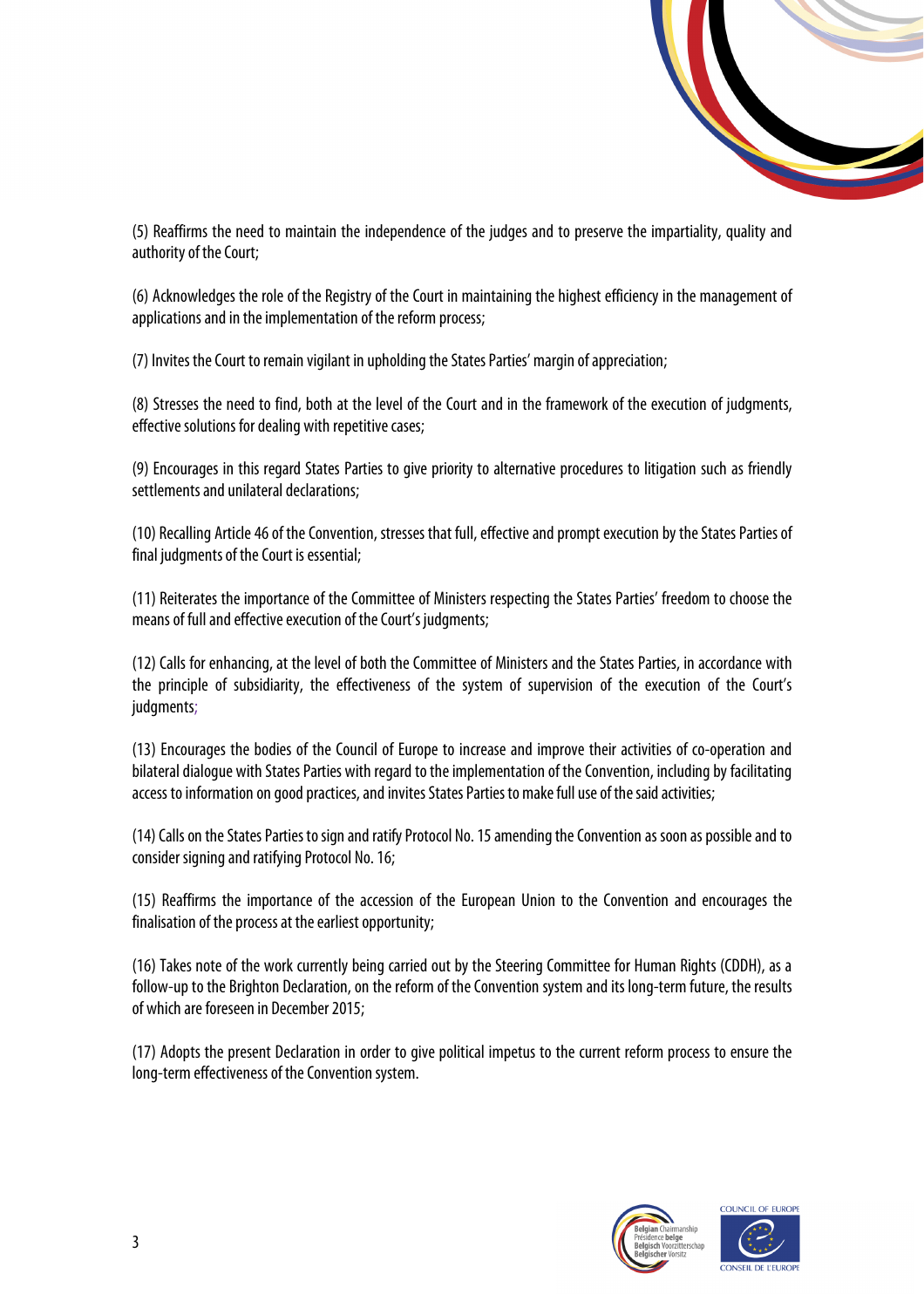

## **Action Plan:**

#### **A. Interpretation and application of the Convention by the Court**

1. Bearing in mind the jurisdiction of the Court to interpret and apply the Convention, the Conference underlines the importance of clear and consistent case-law as well as the Court's interactions with the national authorities and the Committee of Ministers, and in this regard:

- a) encourages the Court to continue to develop its co-operation and exchange of information on a regular basis with the States Parties and the Committee of Ministers, especially as regards repetitive and pending applications;
- b) welcomes the Court's dialogue with the highest national courts and the setting-up of a network facilitating information exchange on its judgments and decisions with national courts, and invites the Court to deepen this dialogue further;
- c) welcomes the intention expressed by the Court to provide brief reasons for the inadmissibility decisions of a single judge, and invites it to do so as from January 2016;
- d) invites the Court to consider providing brief reasons for its decisions indicating provisional measures and decisions by its panel of five judges on refusal of referral requests.

2. Recalling the remaining challenges, including the repetitive cases, the Conference underlines the importance of an efficient control of the observance of the engagements undertaken by States Parties under the Convention and, in this regard, supports:

- a) further exploration and use of efficient case-management practices by the Court in particular its prioritisation categories for the examination of cases, according to, among other things, their level of importance and urgency, and its pilot-judgment procedure;
- b) the continued consideration by the Court, in consultation with the Committee of Ministers and the States Parties, in particular through their government agents and legal experts, of the improvement of its functioning, including for appropriate handling of repetitive cases, while ensuring timely examination of well-founded, non-repetitive cases;
- c) greater transparency on the state of the proceedings before the Court in order that the parties can have better knowledge of their procedural progress.



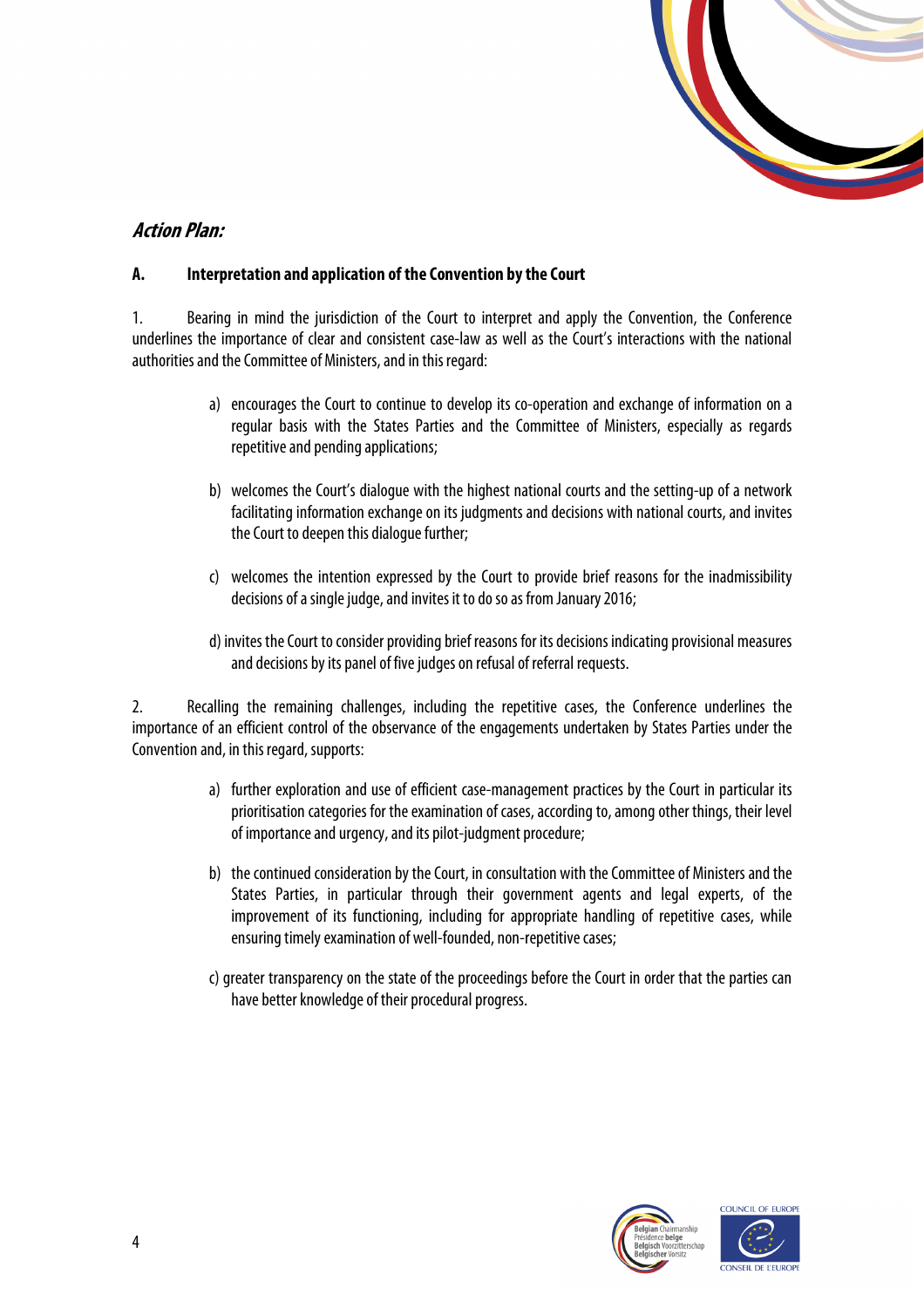

### **B. Implementation of the Convention at national level**

The Conference recalls the primary responsibility of the States Parties to ensure the application and effective implementation of the Convention and, in this regard, reaffirms that the national authorities and, in particular, the courts are the first guardians of human rights ensuring the full, effective and direct application of the Convention  $$ in the light of the Court's case law – in their national legal system, in accordance with the principle of subsidiarity.

The Conference calls upon the States Parties to:

- 1. Prior to and independently of the processing of cases by the Court:
	- a) ensure that potential applicants have access to information on the Convention and the Court, particularly about the scope and limits of the Convention's protection, the jurisdiction of the Court and the admissibility criteria;
	- b) increase efforts at national level to raise awareness among members of parliament and improve the training of judges, prosecutors, lawyers and national officials on the Convention and its implementation, including as regards the execution of judgments, by ensuring that it constitutes an integral part of their vocational and in-service training, where relevant, including by having recourse to the Human Rights Education for Legal Professionals (HELP) programme of the Council of Europe, as well as to the training programmes of the Court and to its publications;
	- c) promote, in this regard, study visits and traineeships at the Court for judges, lawyers and national officials in order to increase their knowledge of the Convention system;
	- d) take appropriate action to improve the verification of the compatibility of draft laws, existing laws and internal administrative practice with the Convention, in the light of the Court's case law;
	- e) ensure the effective implementation of the Convention at national level, take effective measures to prevent violations and to provide effective domestic remedies to address alleged violations of the Convention;
	- f) consider making voluntary contributions to the Human Rights Trust Fund and to the Court's special account to allow it to deal with the backlog of all well-founded cases, and continue to promote temporary secondments to the Registry of the Court;
	- g) consider the establishment of an independent National Human Rights Institution.



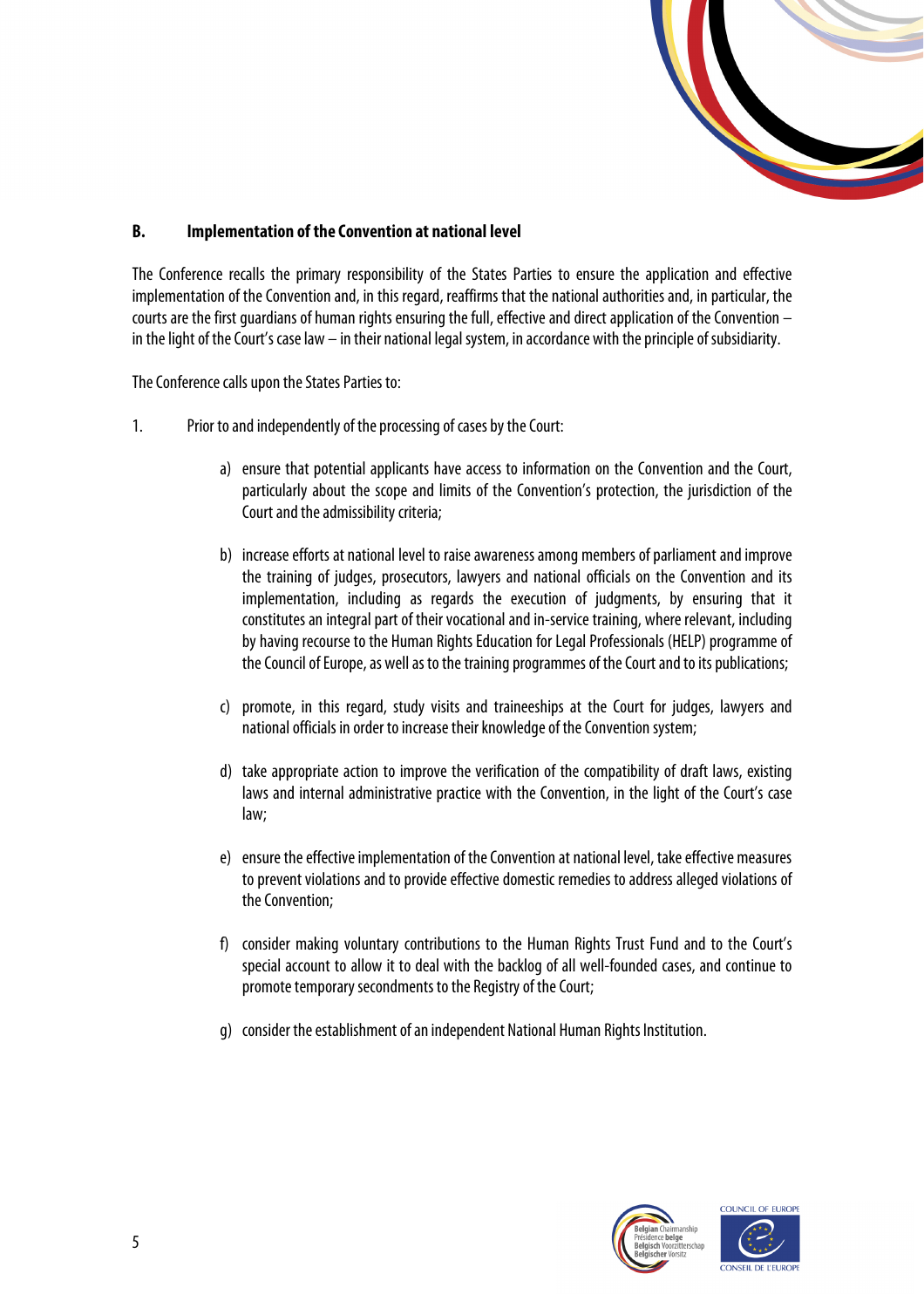

- 2. After the Court's judgments:
	- a) continue to increase their efforts to submit, within the stipulated deadlines, comprehensive action plans and reports, key tools in the dialogue between the Committee of Ministers and the States Parties, which can contribute also to enhanced dialogue with other stakeholders, such as the Court, national parliaments or National Human Rights Institutions;
	- b) in compliance with the domestic legal order, put in place in a timely manner effective remedies at domestic level to address violations of the Convention found by the Court;
	- c) develop and deploy sufficient resources at national level with a view to the full and effective execution of all judgments, and afford appropriate means and authority to the government agents or other officials responsible for co-ordinating the execution of judgments;
	- d) attach particular importance to ensuring full, effective and prompt follow-up to those judgments raising structural problems, which may furthermore prove relevant for other States Parties;
	- e) foster the exchange of information and best practices with other States Parties, particularly for the implementation of general measures;
	- f) promote accessibility to the Court's judgments, action plans and reports as well as to the Committee of Ministers' decisions and resolutions, by:

- developing their publication and dissemination to the stakeholders concerned (in particular, the executive, parliaments and courts, and also, where appropriate, National Human Rights Institutions and representatives of civil society), so as to involve them further in the judgment execution process;

- translating or summarising relevant documents, including significant judgments of the Court, as required;

- g) within this framework, maintain and develop the financial resources that have made it possible for the Council of Europe, since 2010, to translate a large number of judgments into national languages;
- h) in particular, encourage the involvement of national parliaments in the judgment execution process, where appropriate, for instance, by transmitting to them annual or thematic reports or by holding debates with the executive authorities on the implementation of certain judgments;



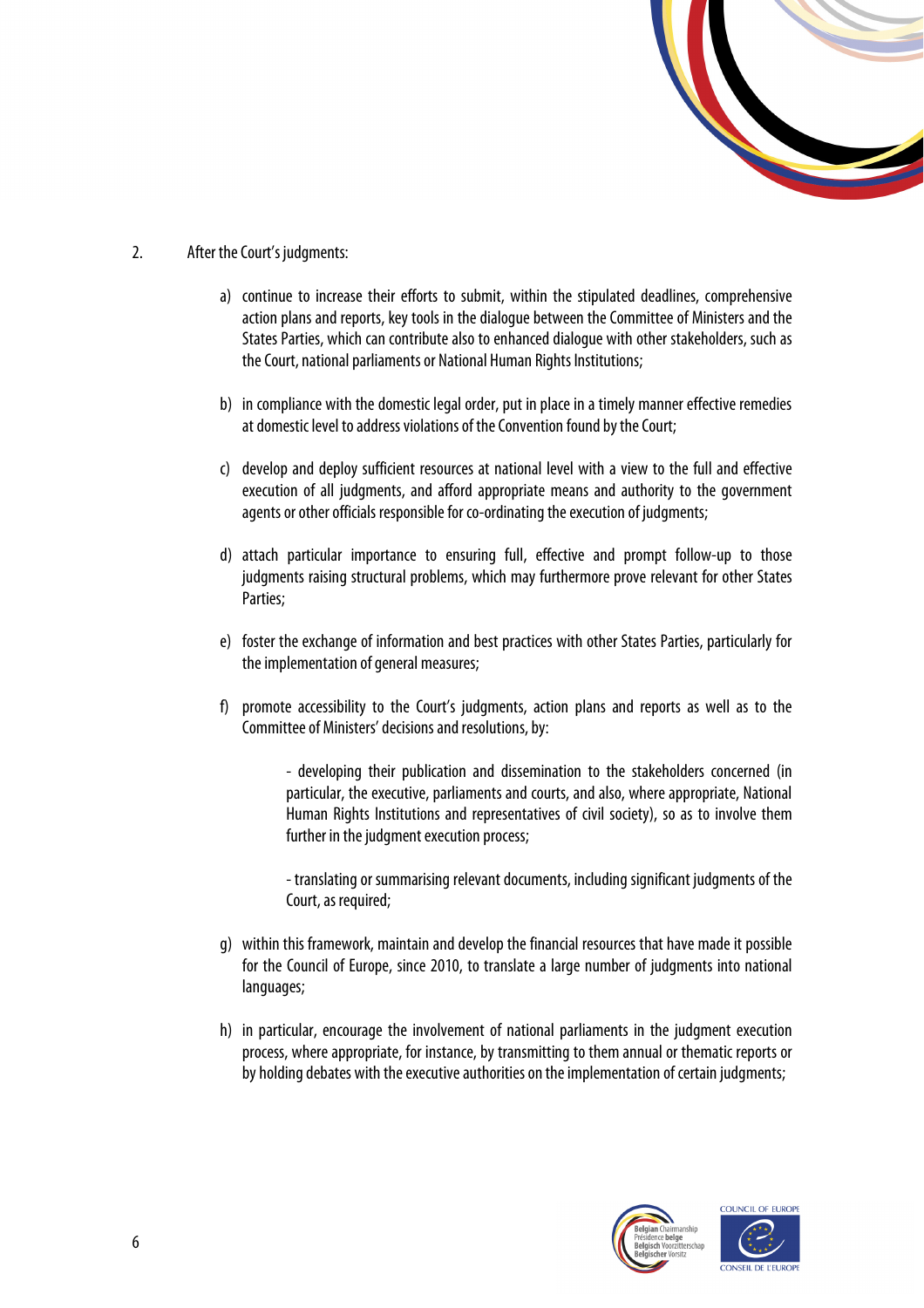

- i) establish "contact points", wherever appropriate, for human rights matters within the relevant executive, judicial and legislative authorities, and create networks between them through meetings, information exchange, hearings or the transmission of annual or thematic reports or newsletters;
- j) consider, in conformity with the principle of subsidiarity, the holding of regular debates at national level on the execution of judgments involving executive and judicial authorities as well as members of parliament and associating, where appropriate, representatives of National Human Rights Institutions and civil society.

### **C. Supervision of the execution of judgments**

The Conference underlines the importance of the efficient supervision of the execution of judgments in order to ensure the long-term sustainability and credibility of the Convention system and, for this purpose:

- 1. Encourages the Committee of Ministers to:
	- a) continue to use, in a graduated manner, all the tools at its disposal, including interim resolutions, and to consider the use, where necessary, of the procedures foreseen under Article 46 of the Convention, when the conditions have been satisfied;
	- b) develop, in this context, the resources and tools available, including by adding appropriate political leverage to its technical support, in order to deal with the cases of non-execution;
	- c) promote the development of enhanced synergies with the other Council of Europe stakeholders within the framework of their competencies – primarily the Court, the Parliamentary Assembly and the Commissioner for Human Rights;
	- d) explore possibilities to further enhance the efficiency of its Human Rights meetings, including but not limited to - the chairmanship as well as the length and frequency of meetings, while reaffirming the intergovernmental nature of the process;
	- e) consider extending "Rule 9" of its Rules for the supervision of the execution of judgments and of the terms of friendly settlements to include written communications from international organisations or bodies identified for this purpose by the Committee of Ministers, while appropriately ensuring the governments' right of reply;
	- f) encourage, as required, the presence in its Human Rights meetings of representatives of national authorities who have competence, authority and expertise in the subjects under discussion;
	- g) consider thematic discussions on major issues relating to the execution of a number of judgments, so as to foster an exchange of good practices between States Parties facing similar difficulties;



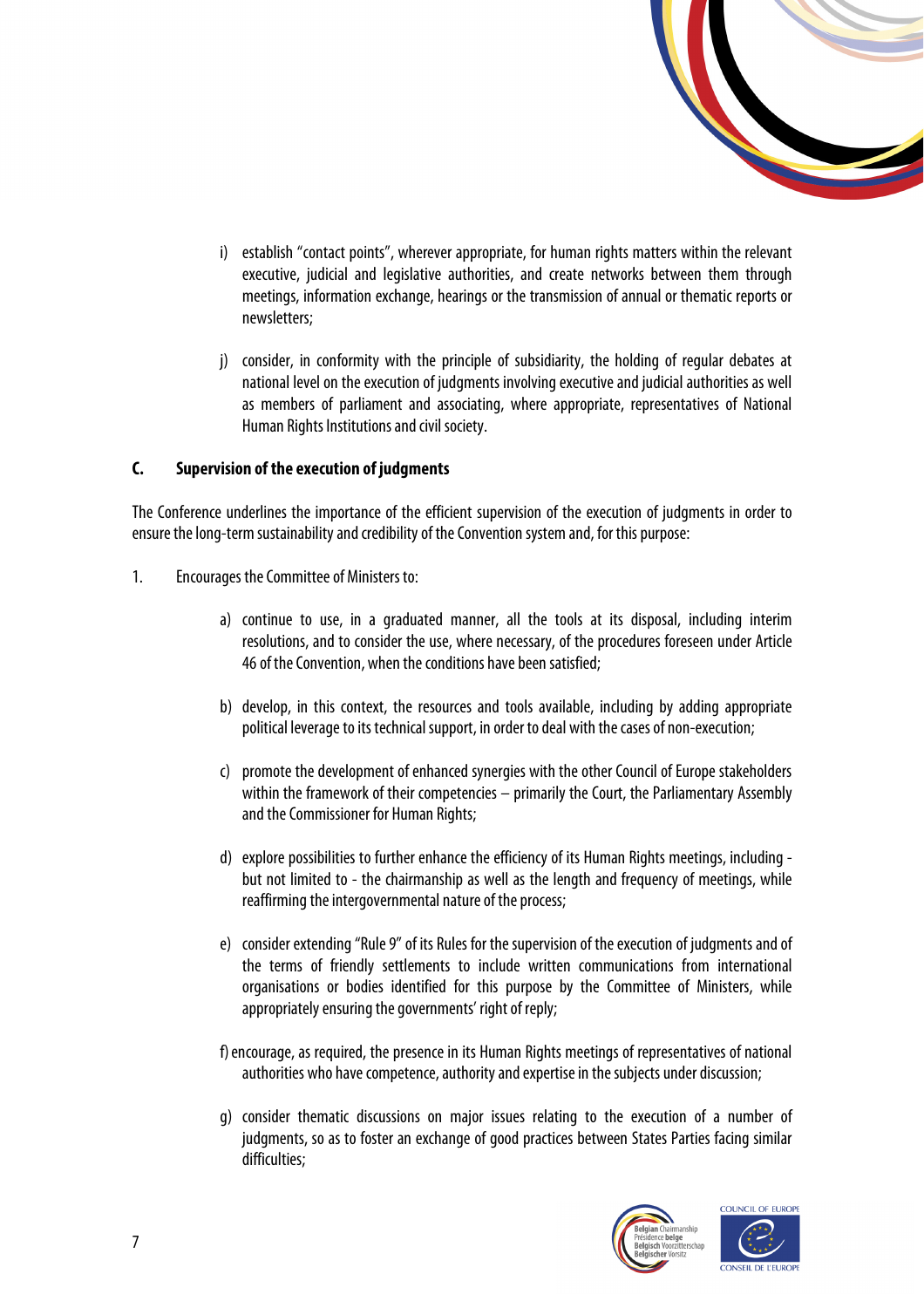

- h) take greater account, where appropriate, of the work of other monitoring and advisory bodies;
- i) continue to increase transparency in the judgment execution process in order to promote further exchanges with all the parties involved;
- j) support an increase in the resources of the Department for the Execution of Judgments, in order to allow it to fulfil its primary role, including its advisory functions, and to ensure co-operation and bilateral dialogue with the States Parties, by providing for more permanent personnel whose expertise would cover the national legal systems, as well as to encourage States Parties to consider the secondment of national judges or officials.
- 2. Encourages the Secretary General and, through him, the Department for the Execution of Judgments to:
	- a) facilitate availability of information, regularly updated, on the state of the execution of judgments by improving its IT tools, including its databases and, as the Court has done, produce thematic and country factsheets;
	- b) distribute a handbook to assist States Parties in the preparation of their action plans and reports;
	- c) continue the process of reflection on the recommendations of the External Audit;
	- d) enhance, when necessary, bilateral dialogue with States Parties, in particular by means of early assessment of action plans or action reports and through working meetings, involving all relevant national stakeholders, to promote, in full respect of the principle of subsidiarity, a common approach concerning judgments with regard to the measures required to secure compliance.
- 3. Also encourages:
	- a) all the relevant Council of Europe stakeholders to take into account to a larger extent issues relating to the execution of judgments in their programmes and co-operation activities and, to this end, to establish appropriate links with the Department for the Execution of Judgments;
	- b) all intergovernmental committees of the Council of Europe to take pertinent aspects of the Convention into consideration in their thematic work;
	- c) the Secretary General to evaluate the Council of Europe co-operation and assistance activities relating to the implementation of the Convention so as to move towards more targeted and institutionalised co-operation;